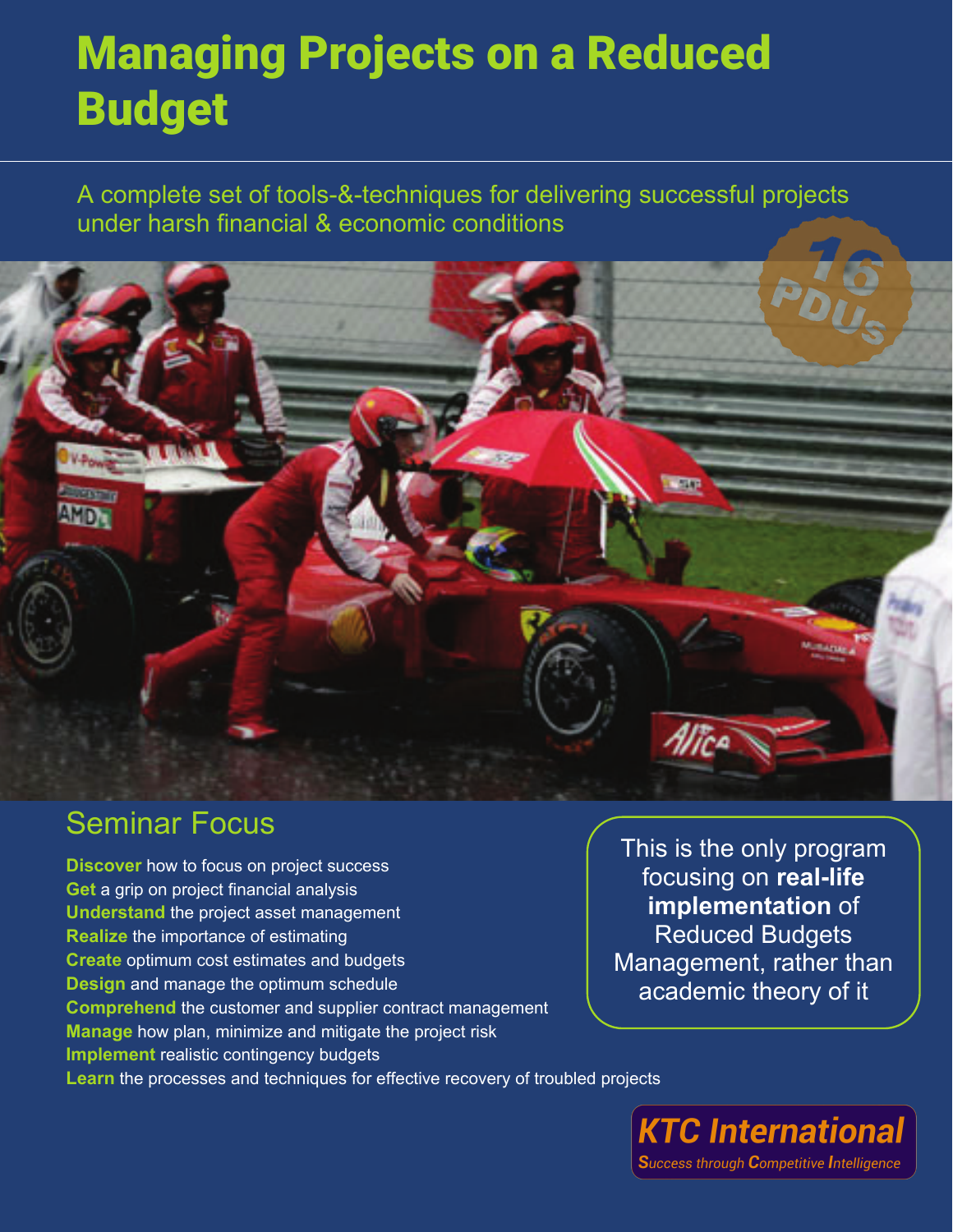# Managing Projects on a Reduced Budget

## **Overview**

Since late 2008, we live in the *World of Decreased Project Budgets*. The world is in the grip of a financial recession that has shaken the global economic system to its foundation. Services are coming under pricing pressure and margins are eroding, which in turn affects investment in infrastructure and new technology.

This Masterclass has been specifically developed as a response to challenges that organizations face in ever-more demanding business and project environment and tight financial conditions they operate under.

This Masterclass is aimed at all business functions involved responsible for Projects planning and execution. It is modular in nature and examines a number of areas of best practice aimed at optimising project success. It goes beyond the academic clarification of triple constrain and addresses missioncritical challenges that Budget and Project Managers face in a day-to-day real World project settings. The Masterclass is highly participative, including a mixture of discussion, exercises, practical tools and case studies.

## **Who Should Attend**

- **Project, Program & Portfolio Sponsors and Managers**
- **Finance Managers**
- HR Managers
- **Procurement Managers**
- **Marketing & Sales Managers**
- **•** Operations Managers
- All who are committed to delivering successful projects on a reduced budget

## **Agenda**

#### **SESSION 1: INTRODUCTION: FOCUSING ON PROJECT SUCCESS**

- **The project as a business unit**
- **IDENTIFY IDENTIFYING PROPERT IDENTIFYING**
- **IDENTIFY IDENTIFYING CONTEX 1** Identifying customer scope/ time/ cost sensitivities

#### **Case Study/ Exercise**

#### **SESSION 2: PROJECT FINANCIAL ANALYSIS**

- The project as a business unit
- **Measuring Profit & Loss, Balance Sheet, Cash Flow**
- Optimising profitability

#### **Case Study/ Exercise**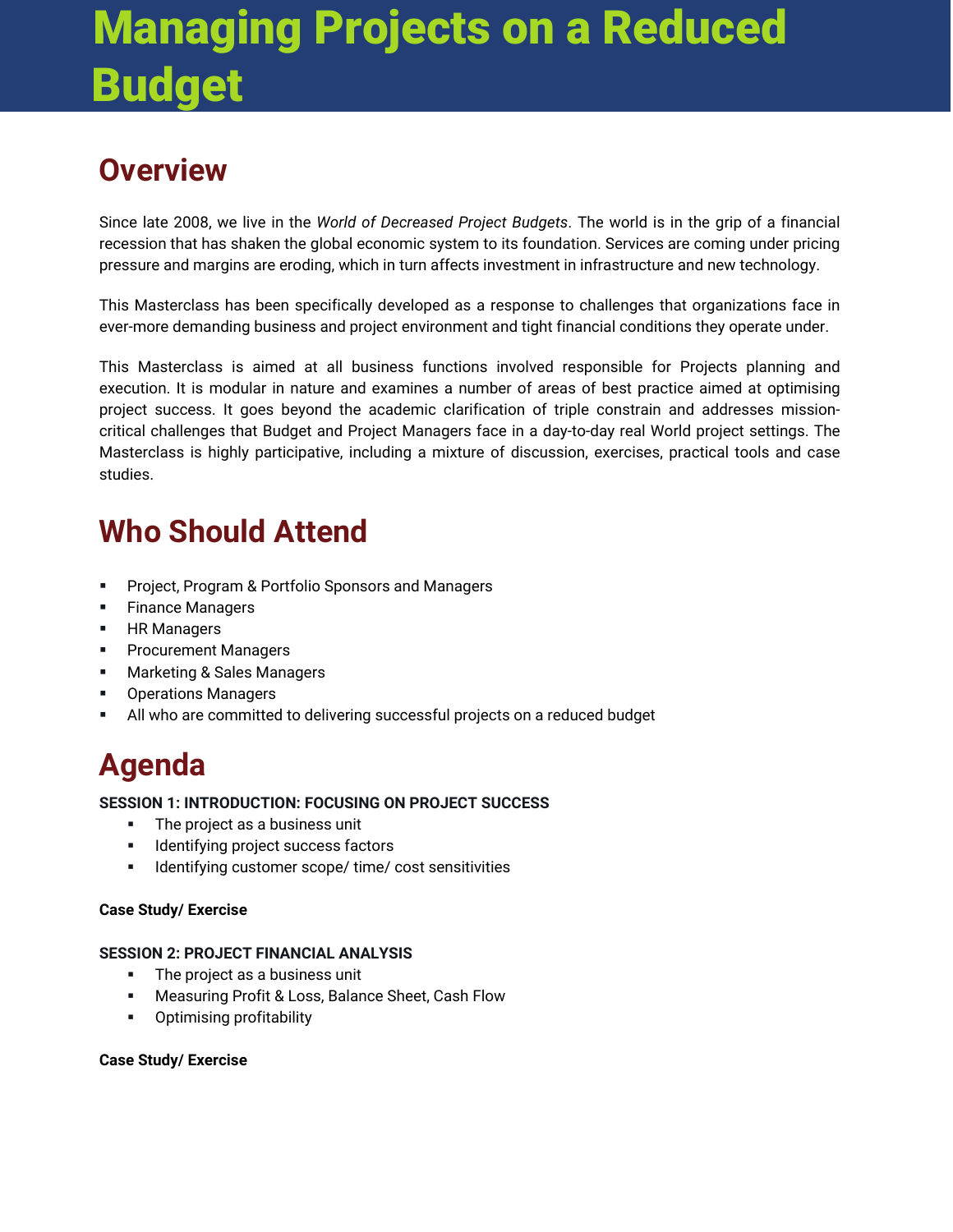# Managing Projects on a Reduced Budget

#### **SESSION 3: ASSET MANAGEMENT**

- Cash is King!
- **Importance of cash flow**
- **Billing and Recognising Revenue**
- Managing Accounts Receivable
- **Managing Work In Progress/ Inventory**
- **Managing Fixed Assets**

#### **Case Study/ Exercise**

#### **SESSION 4: IMPORTANCE OF REALISTIC ESTIMATING**

- Creating realistic cost and schedule estimates
- **•** Optimising scope/ time/ cost balance

#### **Case Study/ Exercise**

#### **SESSION 5: CREATING OPTIMUM COST ESTIMATES AND BUDGETS**

- **•** Principles of costing
- Cost estimation
- **Forecasting techniques**
- **Using Discounted Cashflows, Economic Value Added.**

#### **Case Study/ Exercise**

#### **SESSION 6: CREATING AND MANAGING THE OPTIMUM SCHEDULE**

- **•** Principles of scheduling
- **FICULD** Focussing on effective delivery using critical path
- **•** Optimising resource effectiveness

#### **Case Study/ Exercise**

#### **SESSION 7: CUSTOMER AND SUPPLIER CONTRACT MANAGEMENT**

- Optimising delivery, price and payment terms in customer contracts
- Optimising delivery, price and payment terms in supplier/ contractor contracts
- **•** Developing and applying a successful procurement strategy
- **Making the make-or-buy decision**
- **7.1.2 Estimating Costs: Tools & Techniques** 7.2.2 Determining Budget: Tools & Techniques

#### **Case Study/ Exercise**

#### **SESSION 8: RISK PLANNING – MITIGATING RISK AND PLANNING REALISTIC CONTINGENCY BUDGETS**

- **Risk Identification**
- **Risk Analysis**
- Risk Planning
- **•** Contingency Budgeting